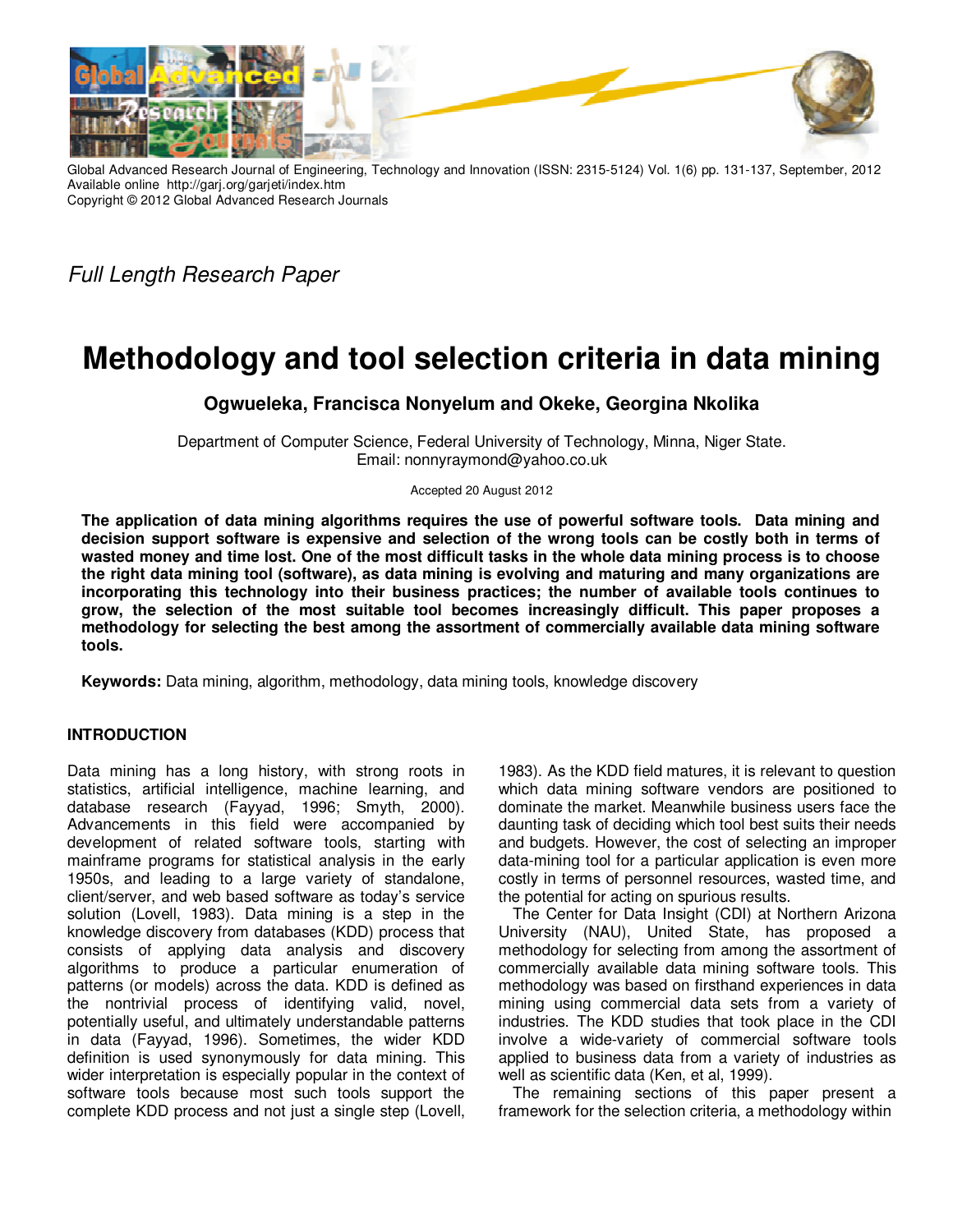**Table1.** Performance Criteria table

| Criteria                     | <b>Description</b>                                                                                                                                                                                                       |
|------------------------------|--------------------------------------------------------------------------------------------------------------------------------------------------------------------------------------------------------------------------|
| <b>Platform Variety</b>      | Does the software run on a wide-variety of computer platforms? More<br>importantly, does it run on typical business user platforms?                                                                                      |
| Software Architecture        | Does the software use client-server architecture or a stand-alone<br>architecture? Does the user have a choice of architectures?                                                                                         |
| Heterogeneous Data<br>Access | How well does the software interface with a variety of data sources<br>(Relational Database Management System (RDBMS), Open Database<br>Connectivity (ODBC), Common Object Request Broker Architecture<br>(CORBA), etc)? |
|                              | Does it require any auxiliary software to do so? Is the interface seamless?                                                                                                                                              |
| Data Size                    | How well does the software scale to large data sets? Is performance linear<br>or exponential?                                                                                                                            |
| Efficiency                   | Does the software produce results in a reasonable amount of time relative<br>to the data size, the limitations of the algorithm, and other variables?                                                                    |
| Interoperability             | Does the tool interface with other KDD support tools easily? If so, does it<br>use a standard architecture such as CORBA or some other proprietary<br>API?                                                               |
| Robustness                   | Does the tool run consistently without crashing? If the tool cannot handle a<br>data mining analysis, does it fail early or when the analysis appears to be<br>nearly complete?                                          |
|                              | Does the tool require monitoring and intervention or can it be left to run on<br>its own?                                                                                                                                |

Source: Ken, et al (1999: 2)

which the selection is to be applied and review of case studies of the CDI experience with this methodology.

## **REVIEW OF RELATED STUDIES**

There are not many works in the literature addressing the issue of choosing the right tool for data mining tasks, one of the available works was done by Charest and Delisle (2006). Karina et al (2010) was of the opinion that two parameters are essential for choosing the right tool with the right techniques which include main goal of the problem to be solved and the structure of the available data. Ralf and Markus (2011) proposed criteria for tool categorization based on different user groups, data structures, data mining tasks and methods, visualization and interaction styles, import and export options for data and models, platforms, and license policies. These criteria are then used to classify data mining tools into nine different types.

Abdullah et al (2011) has conducted a comparative study between a number of some of the free available data mining and knowledge discovery tools and software packages. The results showed that the performance of the tools for the classification task is affected by the kind of dataset used and by the way the classification algorithms were implemented within the toolkits. For the applicability issue, the WEKA toolkit achieved the highest applicability followed by Orange, Tanagra, and KNIME respectively. Finally; WEKA toolkit achieved the highest improvement in classification performance; when moving from the percentage split test mode to the Cross Validation test mode, followed by Orange, KNIME and finally Tanagra respectively.

Nakhaeizadeh and Schnabl (1997) suggested a multicriterion based metrics that was used as comparators for an objective evaluation of data mining algorithms (DMalgorithms). Each DM-algorithm was characterized generally by some positive and negative properties when it was applied to certain domains. Some of these properties are the accuracy rate, understandability, interpretability of the generated results and stability. Space and time complexity and maintenance costs were considered as negative properties. By then, there was no methodology to consider all of these properties, simultaneously, and use them for a comprehensive evaluation of DM-algorithms. Most of available studies in literature use only the accuracy rate as a unique criterion to compare the performance of DM algorithms and ignore the other properties. This suggested approach, however, took into account all available positive and negative characteristics of DM-algorithms and combined them to construct a unique evaluation metric.

## **SELECTION CRITERIA FRAME WORK**

The CDI experience suggests four categories of criteria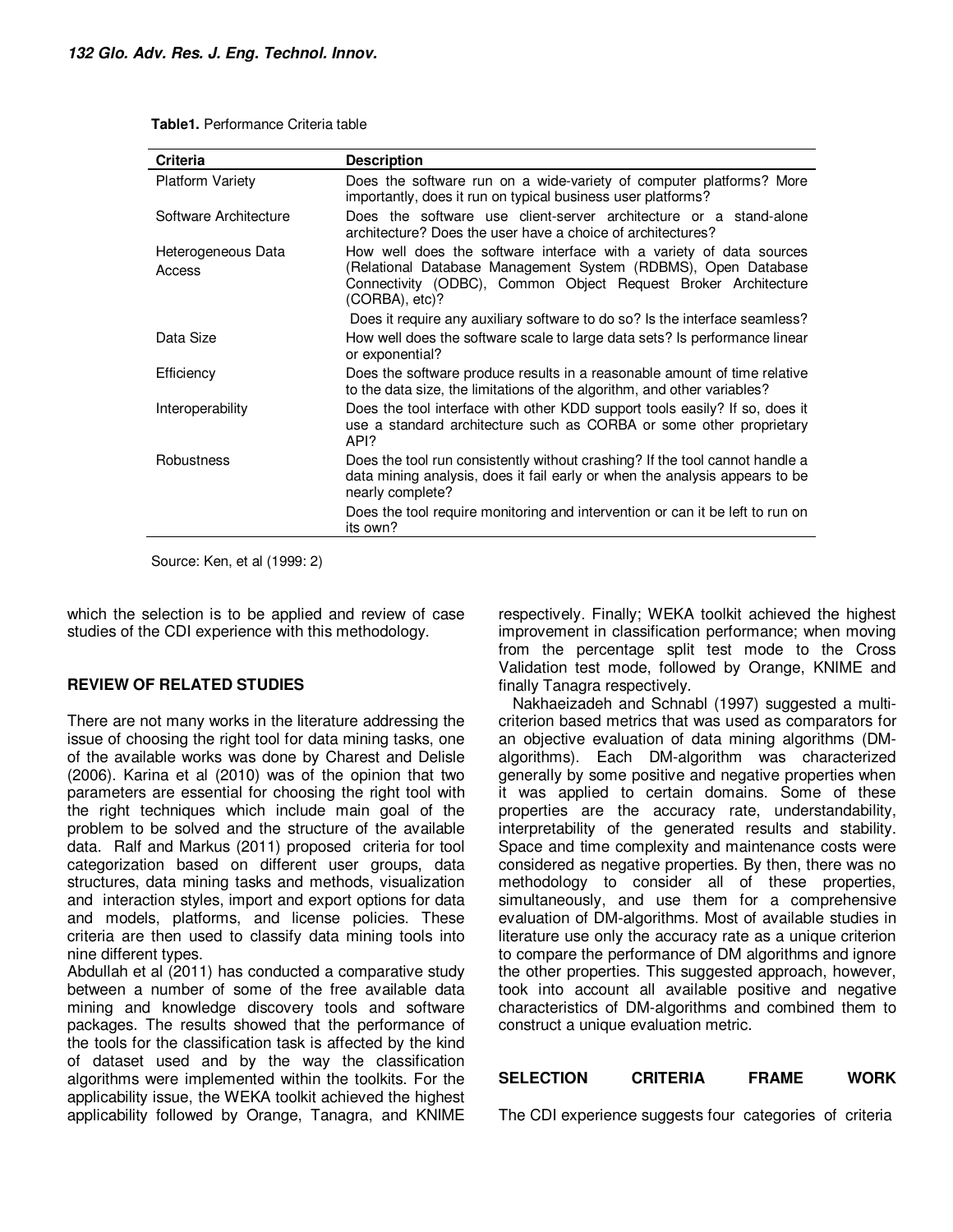**Table 2.** Functionality Criteria table

| <b>Criteria</b>         | <b>Description</b>                                                                                                                                                   |
|-------------------------|----------------------------------------------------------------------------------------------------------------------------------------------------------------------|
| Algorithmic Variety     | Does the software provide an adequate variety of mining techniques and<br>algorithms including neural networks, rule induction, decision trees,<br>clustering, etc.? |
| Prescribed Methodology  | Does the software aid the user by presenting a sound, step-by-step mining<br>methodology to help avoid spurious results?                                             |
| Model Validation        | Does the tool support model validation in addition to model creation?<br>Does the tool encourage validation as part of the methodology?                              |
| Data Type Flexibility   | Does the implementation of the supported algorithms handle a wide-<br>variety of data types, continuous data without binning, etc.?                                  |
| Algorithm Modifiability | Does the user have the ability to modify and fine-tune the modeling<br>algorithms?                                                                                   |
| Data Sampling           | Does the tool allow random sampling of data for predictive modeling?                                                                                                 |
| Reporting               | Are the results of a mining analysis reported in a variety of ways?                                                                                                  |
|                         | Does the tool provide summary results as well as detailed results?                                                                                                   |
|                         | Does the tool select actual data records that fit a target profile?                                                                                                  |
| Model Exporting         | After a model is validated does the tool provide a variety of ways to export<br>the tool for ongoing use (e.g., C program, SQL, etc.)?                               |

Source: Ken, et al (1999: 2)

for evaluating data mining tools: performance, functionality, usability, and support of ancillary activities. This experience is supported in the relatively small body of literature related to software tool evaluation (Morril, 1998; Andriaans and Zantinge, 1996).

#### **Performance**

Hardware configuration has a major impact on tool performance from a computational perspective. Furthermore, some data mining algorithms are inherently more efficient than others (Nakhaeizadeh and Schnabl, 1997). This category focuses on the qualitative aspects of a tool's ability to easily handle data under a variety of circumstances rather than on performance variables that are driven by hardware configurations and/or inherent algorithmic characteristics. The performance criteria table is shown in table 1.

#### **Functionality**

Software functionality helps assess how well the tool will adapt to different data mining problem domains as discussed in table 2

#### **Usability**

Is accommodation of different levels and types of users without loss of functionality or usefulness. One problem with easy-to use mining tools is their potential misuse. Not only should a tool be easily learned, it should help guide the user toward proper data mining rather than "data dredging". KDD is a highly iterative process. Practitioners typically adjust modeling variables to generate more valid models. A good tool will provide meaningful diagnostics to help debug problems and improve the output. The usability criteria table description is shown in table 3.

## **Ancillary Task Support**

Allows the user to perform the variety of data cleansing, manipulation, transformation, visualization and other tasks that support data mining. These tasks include data selection, cleansing, enrichment, value substitution, data filtering, binning of continuous data, generating derived variables, randomizing, deleting records, as shown in table 4. Since it is rare that a data set is truly clean and ready for mining, the practitioner must be able to easily fine-tune the data for the model building phase of the KDD process.

#### **METHODOLOGICAL STEPS**

This criteria work best within a larger assessment model. Using standard decision matrix concepts (Urich and Eppinger, 1995), the methodology consists of the following steps:

1) Tool prescreening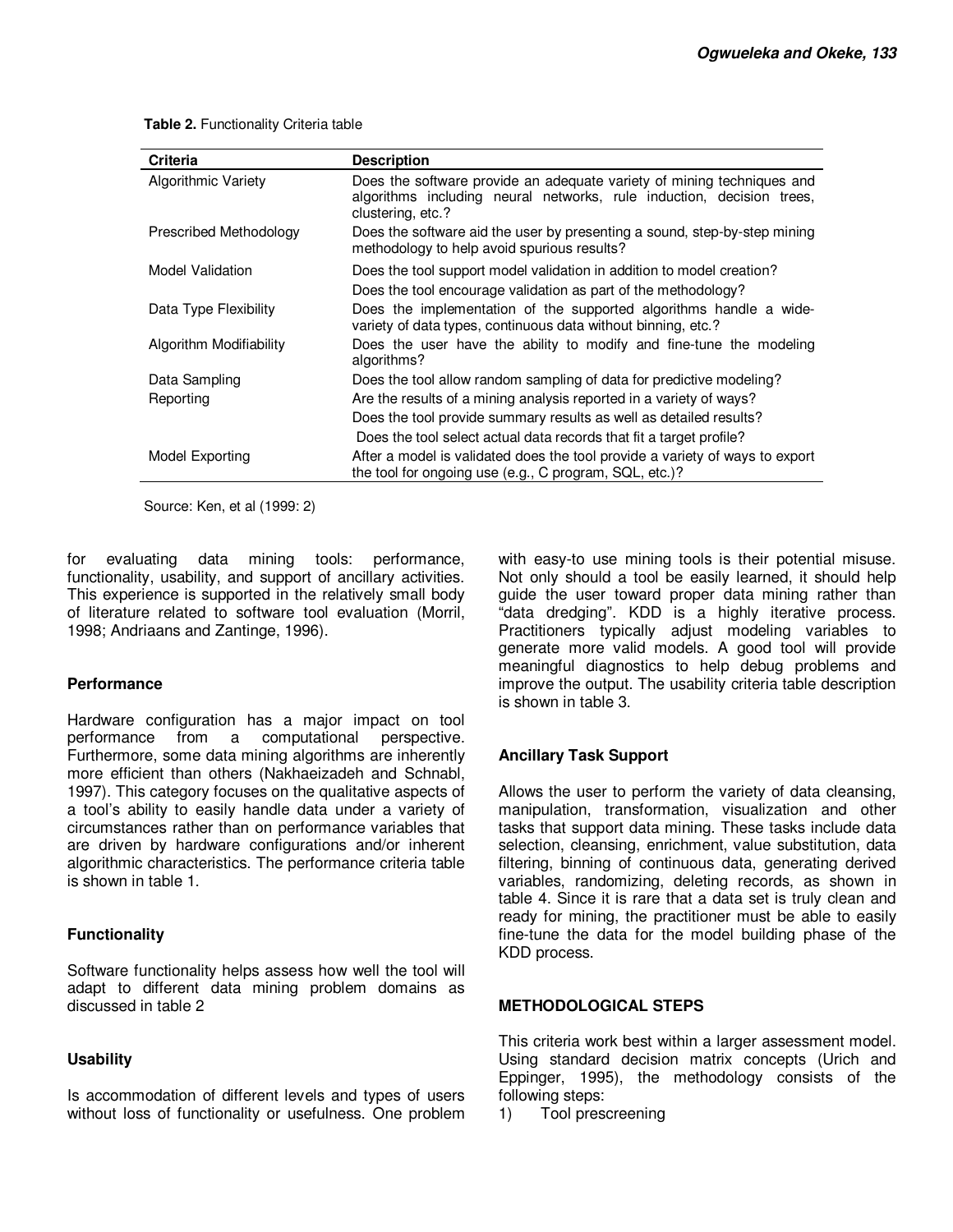#### **Table 3.** Usability Criteria table

| <b>Criteria</b>        | <b>Description</b>                                                                                                                                                                                                                      |  |  |  |  |
|------------------------|-----------------------------------------------------------------------------------------------------------------------------------------------------------------------------------------------------------------------------------------|--|--|--|--|
| User Interface         | Is the user interface easy to navigate and uncomplicated?                                                                                                                                                                               |  |  |  |  |
|                        | Does the interface present results in a meaningful way?                                                                                                                                                                                 |  |  |  |  |
| Learning Curve         | Is the tool easy to learn? Is the tool easy to use correctly?                                                                                                                                                                           |  |  |  |  |
| User Types             | Is the tool designed for beginning, intermediate, advanced users or a<br>combination of user types?                                                                                                                                     |  |  |  |  |
|                        | How well suited is the tool for its target user type?                                                                                                                                                                                   |  |  |  |  |
|                        | How easy is the tool for analysts to use? How easy is the tool for business<br>(end) users to use?                                                                                                                                      |  |  |  |  |
| Data Visualization     | How well does the tool present the data?<br>How well does the tool present the modeling results?<br>Are there a variety of graphical methods used to communicate<br>information?                                                        |  |  |  |  |
| <b>Error Reporting</b> | How meaningful is the error reporting?<br>How well do error messages help the user debug problems?<br>How well does the tool accommodate errors or spurious model building?                                                             |  |  |  |  |
| <b>Action History</b>  | Does the tool maintain a history of actions taken in the mining process?<br>Can the user modify parts of this history and re-execute the script?                                                                                        |  |  |  |  |
| Domain Variety         | Can the tool be used in a variety of different industries to help solve a<br>variety of different kinds of business problems?<br>How well does the tool focus on one problem domain?<br>How well does it focus on a variety of domains? |  |  |  |  |





**Figure 1.** Methodological Steps

- 2) Identification of Additional Selection Criteria<br>3) Weight Selection Criteria
- Weight Selection Criteria
- 4) Tool Scoring
- 5) Score Evaluation

6) Tool Selection

The methodology steps are shown on figure 1

The methods applied at each phase are discussed under the six steps and showed how the criteria were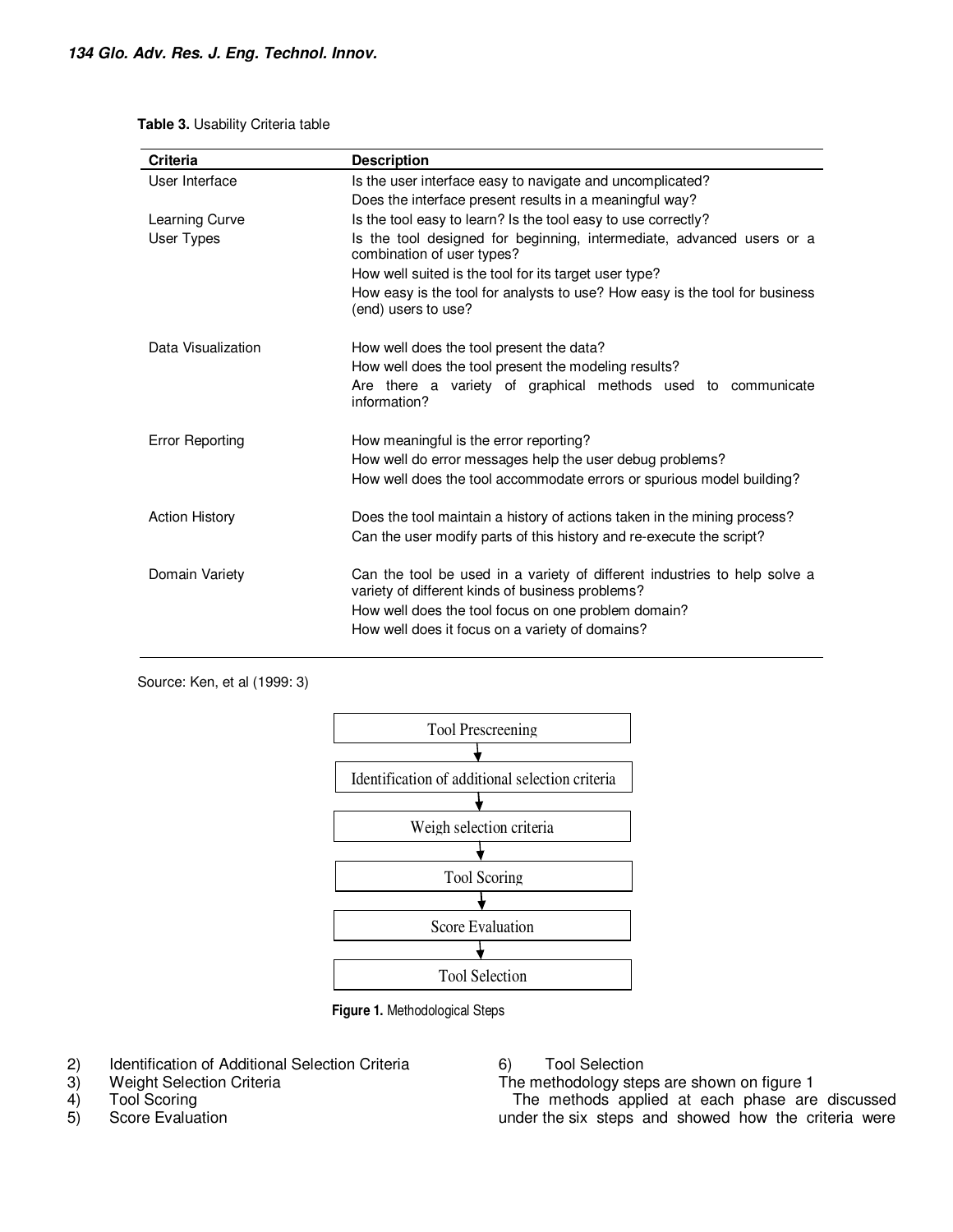| <b>Criteria</b>        | <b>Description</b>                                                                                                                                                               |  |  |  |  |
|------------------------|----------------------------------------------------------------------------------------------------------------------------------------------------------------------------------|--|--|--|--|
| Data Cleansing         | How well does the tool allow the user to modify spurious values in the data<br>set or perform other                                                                              |  |  |  |  |
|                        | data cleansing operations?                                                                                                                                                       |  |  |  |  |
| Value Substitution     | Does the tool allow global substitution of one data value with another (e.g.,<br>replacing 'M' or 'F' with 1 or 0 for uniformity)?                                               |  |  |  |  |
| Data Filtering         | Does the tool allow the selection of subsets of the data based on user-<br>defined selection criteria?                                                                           |  |  |  |  |
| <b>Binning</b>         | Does the tool allow the binning of continuous data to improve modeling<br>efficiency?                                                                                            |  |  |  |  |
|                        | Does the tool require continuous data to be binned or is this decision left to<br>user discretion?                                                                               |  |  |  |  |
| Deriving Attributes    | Does the tool allow the creation of derived attributes based on the inherent<br>attributes?                                                                                      |  |  |  |  |
|                        | Is there a wide-variety of methods available for deriving attributes (e.g.<br>statistical functions, mathematical functions, boolean functions, etc.)?                           |  |  |  |  |
| Randomization          | Does the tool allow randomization of data prior to model building? How<br>effective is the randomization?                                                                        |  |  |  |  |
|                        | How efficient is the randomization?                                                                                                                                              |  |  |  |  |
| <b>Record Deletion</b> | Does the tool allow the deletion of entire records that may be incomplete or<br>may bias the modeling                                                                            |  |  |  |  |
|                        | results in some way?                                                                                                                                                             |  |  |  |  |
|                        | Does the tool allow the deletion of records from entire segments of the<br>population? If so, does the tool allow these records to be easily<br>reintroduced later if necessary? |  |  |  |  |
| <b>Handling Blanks</b> | Does the tool handle blanks well? Does the tool allow blanks to be<br>substituted with a variety of derived values (e.g., mean, median, etc.)?                                   |  |  |  |  |
|                        | Does the tool allow blanks to be substituted with a user-defined value? If<br>so, can this be done globally as well as value-by-value?                                           |  |  |  |  |
| Metadata Manipulation  | Does the tool present the user with data descriptions, types, categorical<br>codes, formulae for deriving attributes, etc.?                                                      |  |  |  |  |
|                        | If so, does the tool allow the user to manipulate this metadata?                                                                                                                 |  |  |  |  |
| <b>Result Feedback</b> | Does the tool allow the results from a mining analysis to be fed back into<br>another analysis for further model building?                                                       |  |  |  |  |

**Table 4.** Ancillary Task Support Criteria table

Source: Ken, et al (1999: 3)

used to support the methodology. During these steps, a selection matrix was developed to aid in scoring and selecting the best tool.

## **Step 1: Tool Prescreening**

This step is aimed at reducing the set of tools being considered to a manageable number. Eliminating tools that clearly will not be selected due to rigid constraints of the organization or the tool vendor does this. As an example, if the organization has already made the decision that decision support software must run on a Unix server, then any non-Unix tools can be eliminated (Ken et al, 1999).

# **Step 2: Identification of Additional Selection Criteria**

Unfortunately evaluating data mining tools is not simply a matter of selecting the best tool for all purposes. Instead an organization must consider the tools with respect to their particular environment, and analysis needs. While the evaluation framework provides most of the technical criteria for selection, the aim of this step is to identify any additional criteria that are specific to a particular organization. Software cost is usually considered during this step in addition to such things as platform restrictions, end-user abilities, specific data mining projects, etc. Additionally, it is during this step that framework criteria are examined and irrelevant items are discarded if necessary (Ken et al, 1999).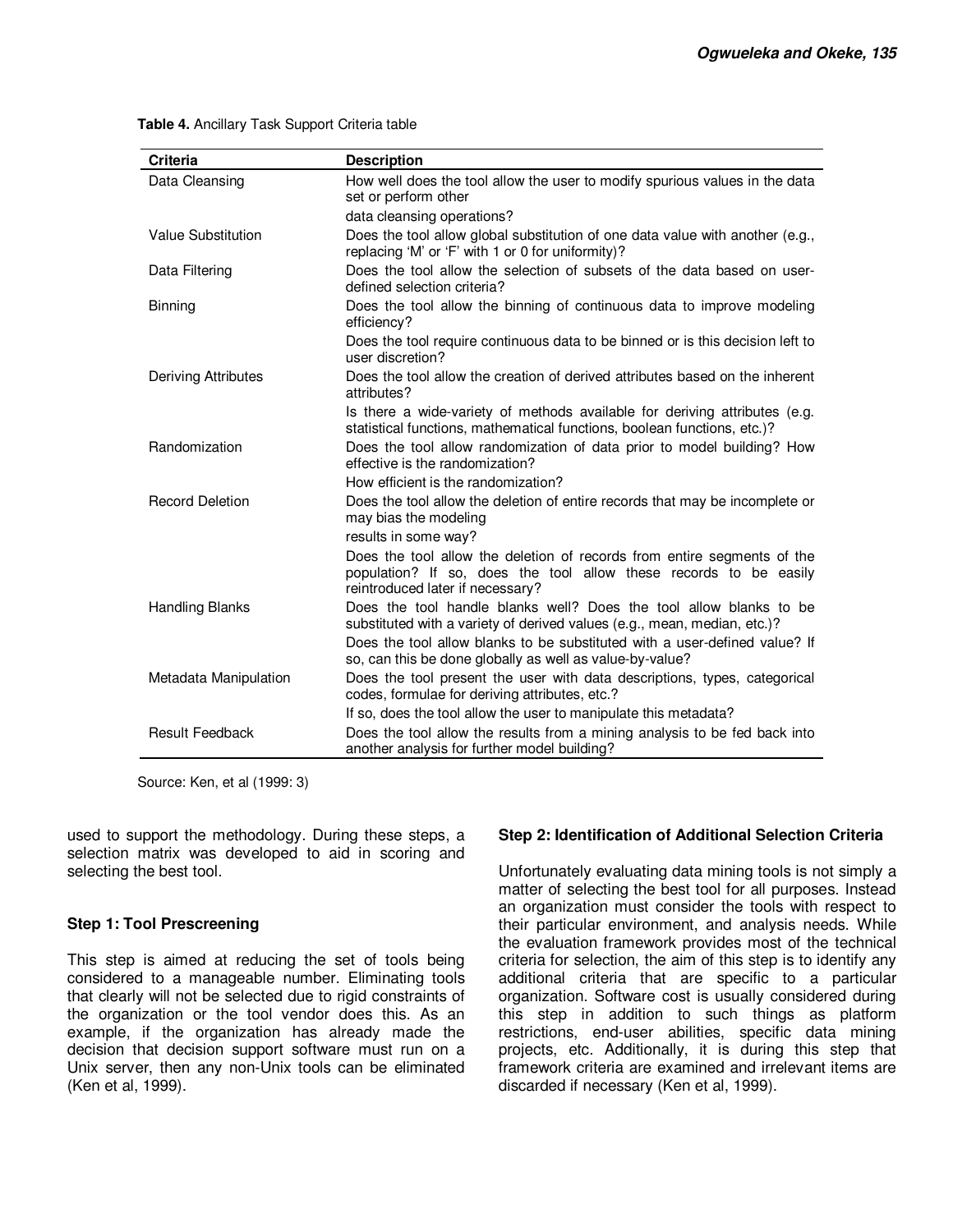**Table 5.** Weighting selection

| <b>Criteria</b>              | Weight | Tool A | Tool B | <b>Tool C</b> |
|------------------------------|--------|--------|--------|---------------|
| Performance Platform Variety | .05    |        |        |               |
| Software Architecture        | .05    |        |        |               |
| Heterogeneous Data Access    | .10    |        |        |               |
| Data Size                    | .40    |        |        |               |
| Efficiency                   | .15    |        |        |               |
| Interoperability             | .05    |        |        |               |
| Robustness                   | .20    |        |        |               |

Source: Ken, et al (1999:2)

#### **Table 6.** Tool Scoring/Selection table

| <b>Criteria</b>                   | Weight | <b>Tool</b> | A     | <b>Tool B</b>    |       | <b>Tool C</b>  |       |
|-----------------------------------|--------|-------------|-------|------------------|-------|----------------|-------|
|                                   |        | (reference) |       |                  |       |                |       |
| Performance (.30)                 |        | Rating      | Score | Rating           | Score | Rating         | Score |
| Platform Variety.                 | 0.5    | 3           | .15   | 3                | .15   | 4              | .20   |
| Software Architecture             | 0.5    | 3           | .15   | 3                | .15   | 5              | .25   |
| Heterogeneous Data Access         | .10    | 3           | .30   | 4                | .40   | 4              | .40   |
| Data Size                         | .40    | 3           | 1.2   | 2                | .80   | 4              | 1.6   |
| Efficiency                        | .15    | 3           | .45   | $\overline{c}$   | .30   | 3              | .45   |
| Interoperability                  | .05    | 3           | .15   | 3                | .15   | 4              | .20   |
| Robustness                        | .20    | 3           | .60   |                  | .20   | 5              | 1.00  |
| <b>Performance Score</b>          |        | 3.0         |       | 2.15             |       | 4.1            |       |
| <b>Functionality (.20)</b>        |        | Rating      | Score | Rating           | Score | Rating         | Score |
| Mining Techniques                 | .15    | 3           | .45   | 4                | .60   | 3              | .45   |
|                                   |        |             |       |                  |       |                |       |
| Model Exporting                   | .00    | 3           | .00   | 1                | .00   | $\overline{2}$ | .00.  |
| <b>Functionality Score</b>        |        | 3.0         |       | 3.8              |       | 1.85           |       |
| Usability (.30)                   |        | Rating      | Score | Rating           | Score | Rating         | Score |
| User Interface                    | .00    | 3           | .00   | 2                | .00   | 3              | .00.  |
|                                   |        |             |       |                  |       |                |       |
| Domain Variety                    | .25    | 3           | .75   | 3                | .75   | 5              | 1.25  |
| <b>Usability Score</b>            |        | 3.0         |       | 1.8              |       | 3.95           |       |
| <b>Ancilary Task Support(.10)</b> |        | Rating      | Score | Rating           | Score | Rating         | Score |
| Data Cleansing                    | .15    | 3           | .45   | 4                | .60   | 5              | .75   |
|                                   |        |             |       |                  |       |                |       |
|                                   |        |             |       |                  |       |                |       |
|                                   |        |             |       |                  |       |                |       |
| Result feed back                  | .05    | 3           | .15   | 3                | .15   | 4              | .20   |
| <b>Ancilary Task Score</b>        |        | 3.0         |       | $\overline{4.7}$ |       | 4.25           |       |
| Other Criteria (.10)              |        |             |       |                  |       |                |       |
| <b>Weighted Average</b>           |        | 3.0         |       | 4.52             |       | 3.51           |       |

Source: Ken, et al (1999:4)

#### **Step 3: Weight Selection Criteria**

Following step 2 the evaluator has five categories of selection criteria. These include the four groups represented by the framework (performance, functionality, usability, and ancillary task support) plus an additional group of organization specific criteria identified in step 2. During step 3 the criteria within each category are assigned weights so that the total weight within each

category equals 1.00 or 100%. An example of this is provided for the Performance category in Table 5. This weighting must be conducted with respect to the intended use of the software. Consider an organization whose data warehouse is centrally located on a Windows NT server, and whose local area network consists exclusively of Windows NT workstations. Such an organization will probably assign a low weight to platform variety since any other platforms on which the tool is supported do not